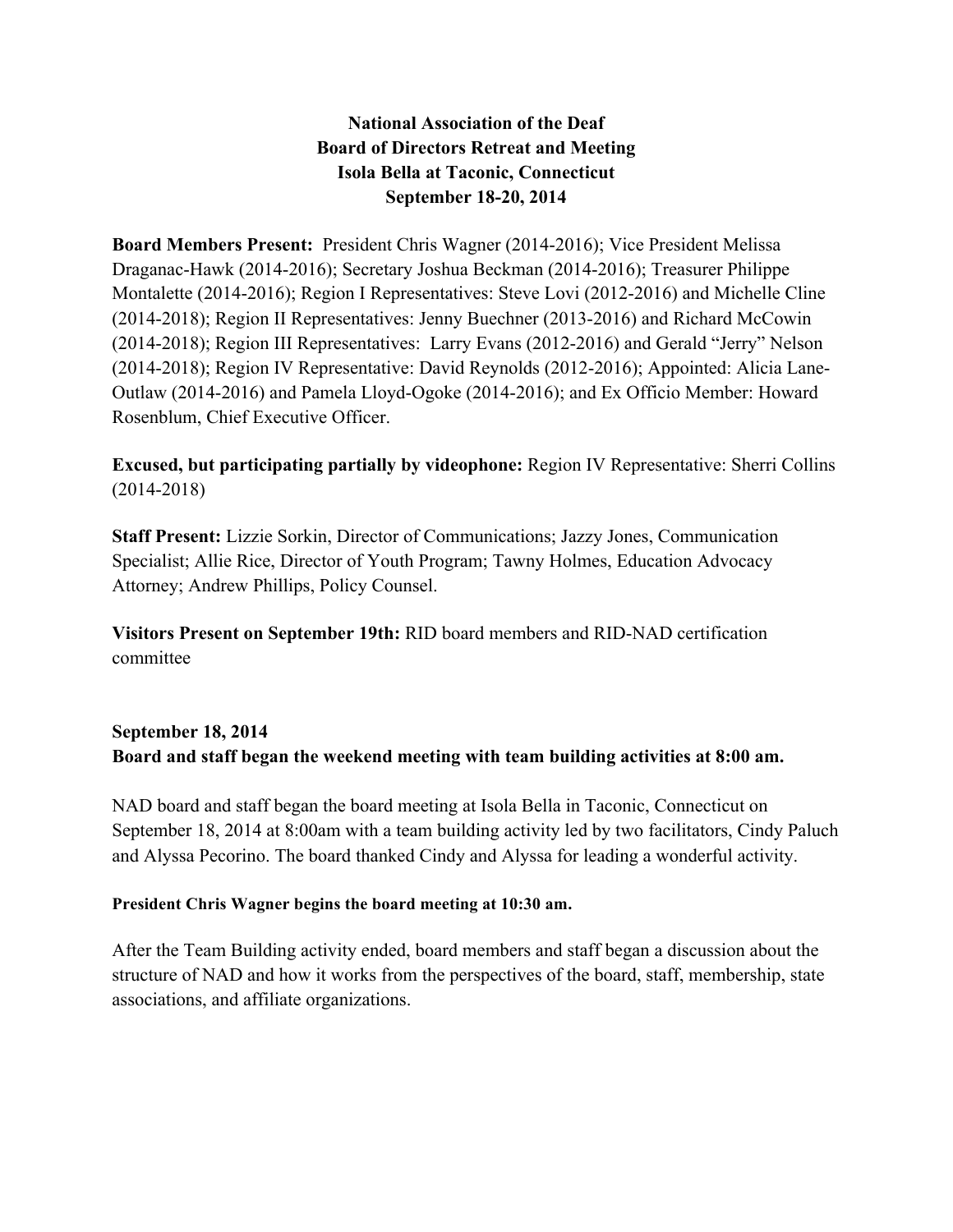Steve Lovi, Governance Chair, and Jenny Buechner led a discussion about the Board Policy Manual (BPM), to review suggested revisions and solicit feedback from board members and staff. The board and staff reviewed the NAD communication plan, board structure, and selfevaluation form. Steve also mentioned that he still working on a public posting of the BMP on NAD's website.

President Chris Wagner engaged the board members in a discussion about the NAD Governance model, and how the board functions in terms of reporting obligations and activity. Wagner stressed the importance of the board being on the same page in all communications.

## **The board meeting recessed for lunch at 11:45 am and resumed at 1:05 pm.**

Wagner began a discussion about how we can improve our internal and external communications. Wagner announced that it is time to revisit our external communications to determine how we can do a better job of communicating with our members and the community. Board discussion followed and the consensus was that Appointed Board Member, Alicia Lane-Outlaw, would work on this with the Outreach Committee and report back to the board.

Vice President Melissa Draganac-Hawk discussed the NAD Diversity Strategy plan. Melissa explained the history behind it and the need to accomplish the goals listed in the Diversity Strategy plan. She ended the discussion with a team activity that allowed the board and staff to get to know each other better.

President Wagner led a discussion regarding the history of Vision 2020 so all board members could better understand the direction of the NAD and how we can best address these issues.

NAD staff introduced themselves to the board, and described their job duties and goals, to better acquaint the board members with headquarters operations.

#### **Board meeting recessed at 5:00pm and will resume at 8:00am on September 19, 2014.**

## **September 19, 2014 Board meeting resumed at 8:00am.**

President Wagner led a review of the 2014-2016 priorities and the board and staff discussed how we will address these priorities.

Vice President Draganac-Hawk led a discussion about the roles and responsibilities of the various committees. She clarified chair responsibilities for each committee and the board liaison role.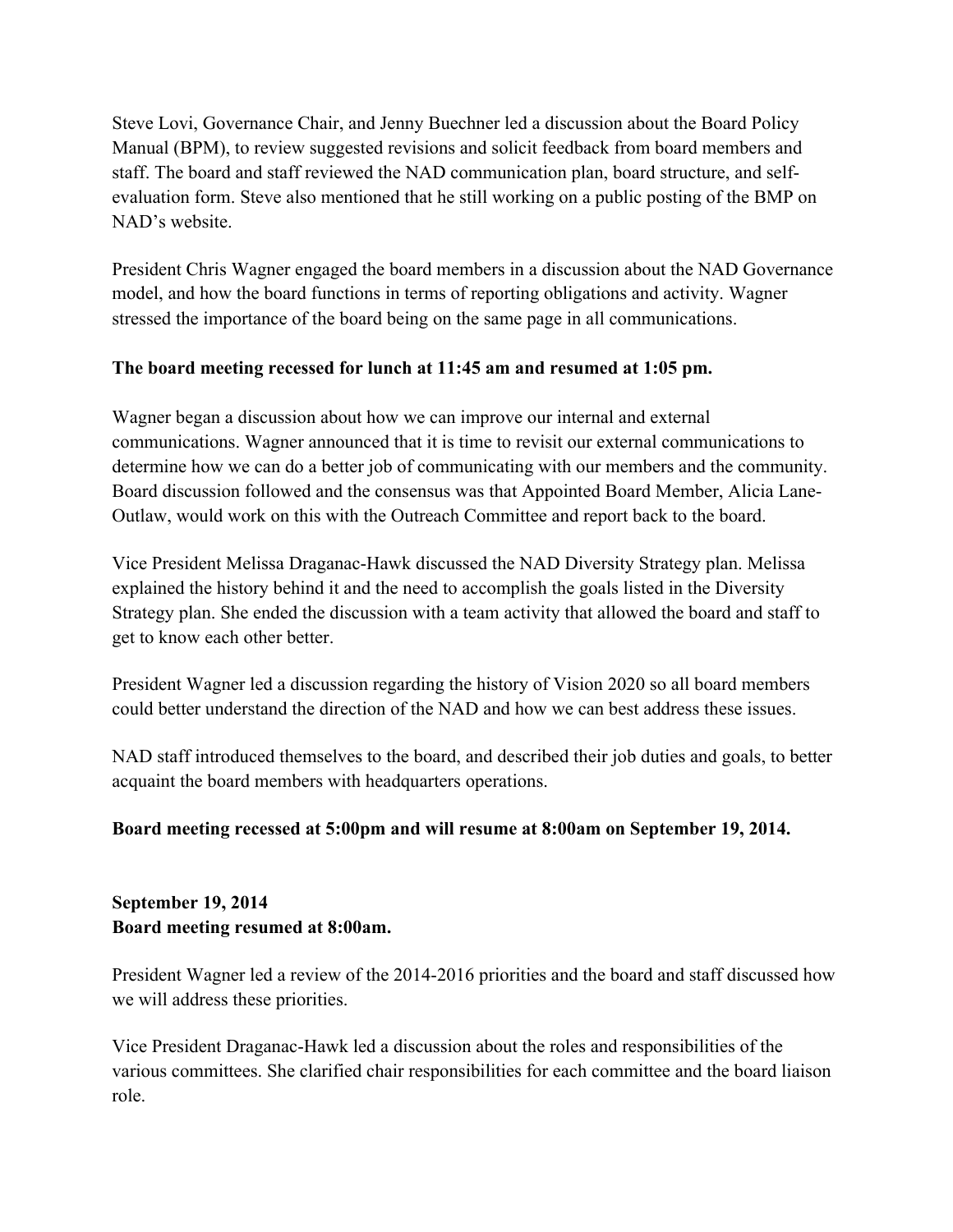Secretary Beckman led a discussion regarding NAD board communications through Google Drive, with the goal of improving internal communications among board members and headquarters.

Treasurer Montalette announced that a full training on the NAD budget would take place at the next board meeting in January in Portland, Oregon.

## **The board meeting recessed for a lunch break at 11:45 am.**

#### **President Chris Wagner resumed the board meeting at 1:05 pm.**

#### **President's Report- Chris Wagner**

- Met with State Association Presidents to discuss Region IV vacancy, and interviewed a total of 10 candidates for Region IV and Appointed Board Member positions. After these interviews, appointed Sherri Collins as Region IV Board Representative, and appointed Alicia Lane-Outlaw and Pamela Lloyd-Ogoke as Appointed Board Members.
- Since the NAD Conference, have visited the 2014 Youth Leadership Camp; held a Town Hall Meeting in Portland, Oregon with the Oregon Association of the Deaf; met with the Oregon Department of Human Services regarding the Deaf community's concerns related to accessibility; and served as a subject matter expert in Florida Department of Children and Families settlement case with US Department of Justice.
- Also met with the RID Executive Director and Board President several times regarding the NAD-RID Task Force and MOU; attended the RID Board virtual meeting; met with the NAD-RID Certification Committee regarding proposed changes; assumed leadership responsibility for Council on Education (CED) for a two-year term; and attended the WASLI North America Virtual Meeting.

#### **Vice President Report- Melissa Draganac-Hawk**

• No report.

#### **Secretary Report- Joshua Beckman**

- Volunteered for the 2014 Youth Leadership Camp and enjoyed every moment of my service at YLC.
- Appeared as a representative of the NAD board at the Gallaudet University 150th reunion shortly after the NAD conference.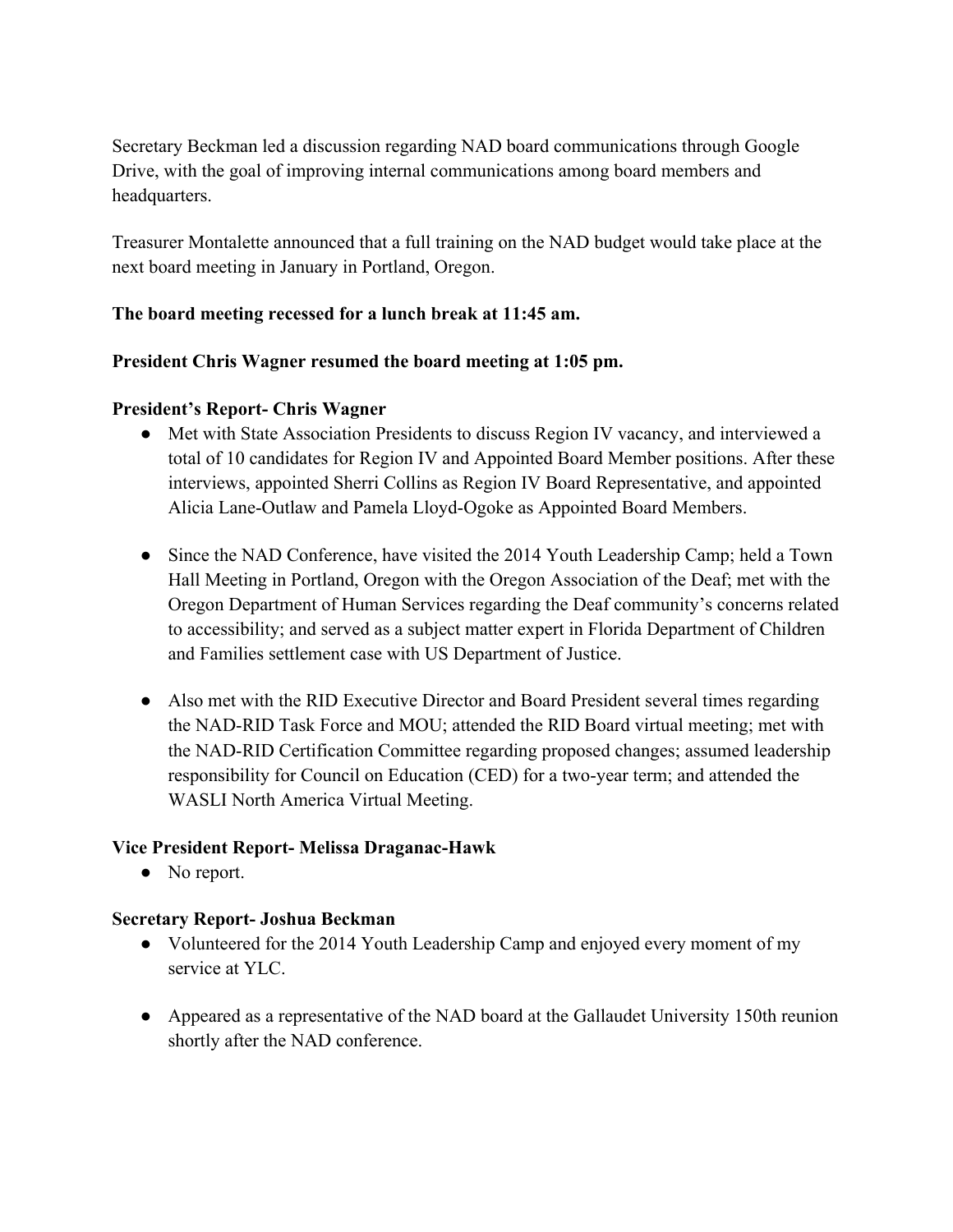● Have been improving how the Board can share internal information through Google Drive.

## **Treasurer Report- Philippe Montalette**

● No report, as a full financial training will take place at the January Board meeting.

## **Region I Report- Steve Lovi and Michelle Cline**

- Followed up with NAD Conference delegates in sending out Final 5 Priorities for 2014-2016 to share with their State Associations including Region I. Held several VP calls with SAs in Region I (VT, VA, MD, CT and NY) regarding various issues relating to legislation, activities, & events. Coordinated VP conference call meeting with VTAD and NAD board/staff regarding the closure of the Vermont Center for the Deaf and Hard of Hearing (and Austine School).
- Received reports from Region I SAs:
	- MD: Passage of Deaf Culture Digital Library bill; & concern regarding DCAD's status
	- VT: VCDHH closure and realignment of Deaf services in VT/Rally planned for 9/27
	- NY: Planning for 150th anniversary of ESAD
	- DC: President resigned, working on restructuring and maintaining DCAD activities
	- NH: Trying to straighten out membership issues and strengthen association
	- PA: Elections held, Jeff Yockey remains President, new chapter proposed to be added
- Followed up after conference with LGBT Section Chair and Delegate to resume information sharing. Wrote up Conference Credentials Chair report. Followed up with proposed COR House Rules Committee Past President. Worked on revisions to Board Policy Manual (BPM). Conferred with past and new SAAC Chair to focus on transition.

#### **Region II Report- Jenny Buechner and Richard McCowin**

- There has been a recent announcement about a Cued Speech Pilot program happening at the Illinois School for the Deaf. Angela Botz, president of the Illinois Association of the Deaf (IAD) is taking the lead with the board in addressing the concerns around this pilot program. IAD stands by the position statement the NAD has written on deaf education.
- The South Dakota Association of the Deaf (SDAD) has been busy working on the Telecommunication Service Administrative Rules regarding equipment distribution, telecommunications adaptive devices program, hearing aid assistance program, and communication assistance services. The state government is seeking feedback from the community and Patty Kuglitsch, president of SDAD and the board members have been busy attending hearings and working with the community to share important feedback.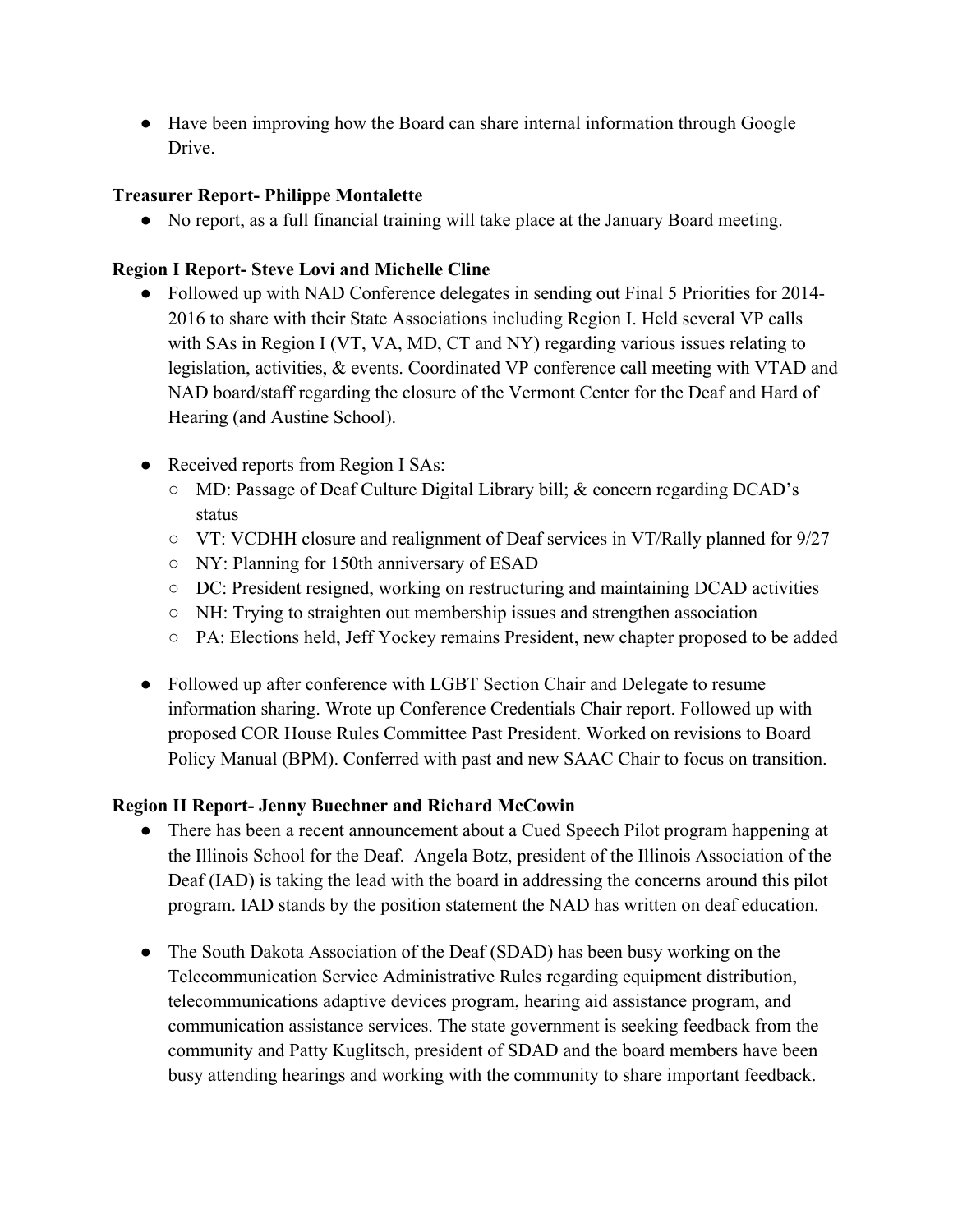- The Michigan Deaf Association (MDA) has been busy working with the National Association of Social Workers to address issues within the state's mental health department. MDA believes that mental health services are not adequate for the needs of the deaf community and needs to be addressed.
- The Wisconsin Association of the Deaf (WAD) just completed a series of workshops addressing emergency preparedness. In partnership with the Office of the Deaf and Hard of Hearing, WAD received a grant to develop materials designed for deaf and hard of hearing individuals as well as conduct outreach and training to the deaf and hard of hearing community. The workshops were very successful.
- The Iowa Association of the Deaf is convening an Iowa Association of the Deaf/Iowa School for the Deaf Advisory Board. Its first meeting will be on September  $26<sup>th</sup>$ . Mr. Gettel, new superintendent of Iowa School for the Deaf will give the updated information about the status of the regional school and what's happening with the programs on campus. Mr. Gettel also will attend the IAD Town Hall on October 18<sup>th</sup> as the formal introduction as the new superintendent of Iowa School for the Deaf.
- Several state associations have been busy working on their legislative agenda, and building relationships with their representatives in their state government by hosting "Legislative Day." Other state associations are working on events around Deaf Awareness Week.

#### **Region III- Larry Evans and Gerald "Jerry" Nelson**

- Louisiana Association of the Deaf (LAD) had a busy summer dealing with several issues such as: 1) supporting efforts to get state emergency preparedness guide apps on mobile devices; 2) several LAD members were selected to the Special Education Advisory Panel with a focus on alternative diploma pathways that can impact graduates from Louisiana State School for the Deaf;  $\&$  3) a public safety alert program that will assist deaf and hard of hearing persons as well as law enforcement officers when checking drivers license.
- Tennessee Association of the Deaf (TAD) joins a growing number of states that are pursuing legislative actions to create and pass law on requiring licensure of interpreters.
- With 2014 winding down its last four months, numerous state associations are gearing up for their upcoming legislative efforts in early 2015. Their committees are hard at work to define and push for new or renewed legislation that will benefit their communities.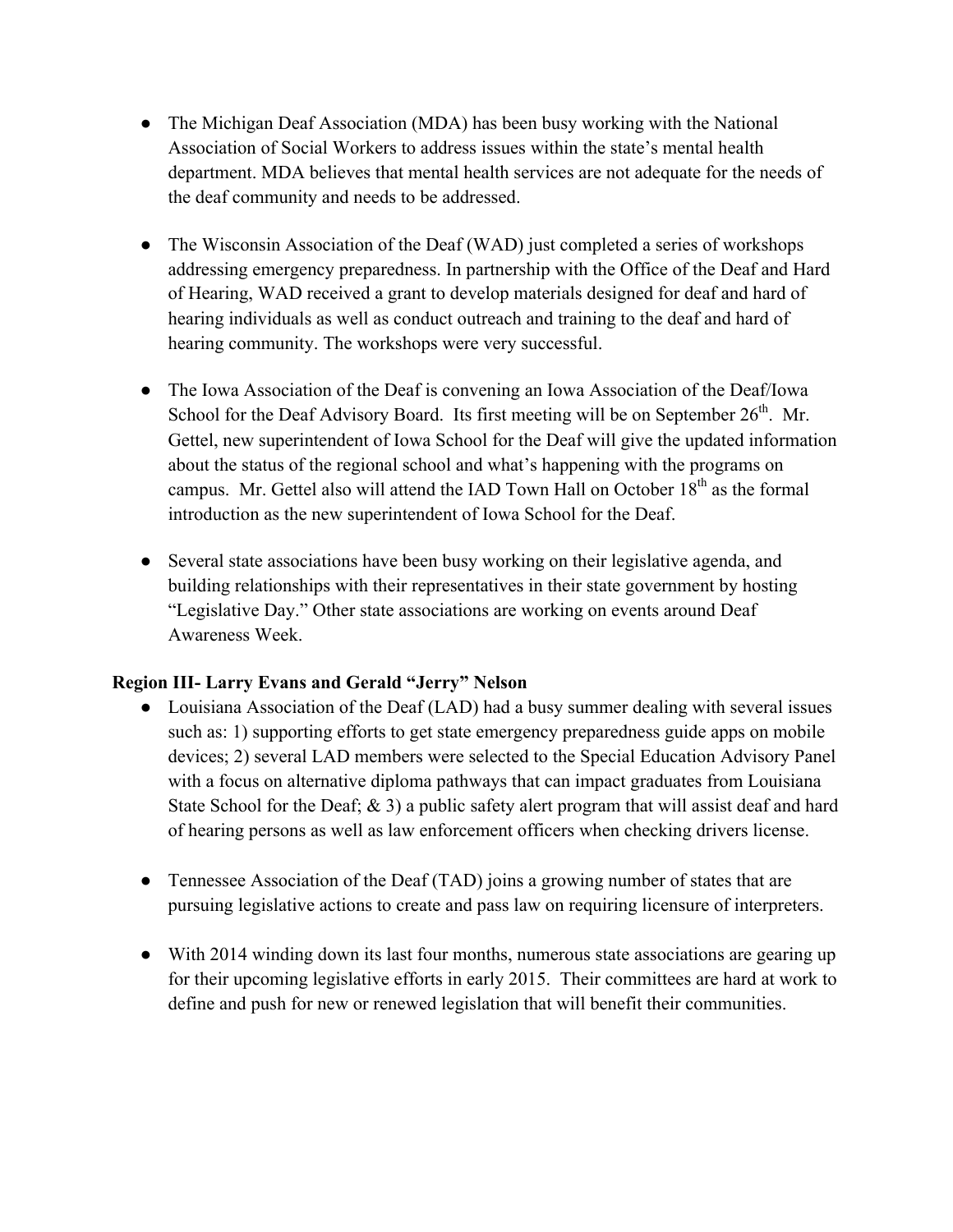- All states in NAD Region III sent delegates to the 2014 NAD biennial conference held in Atlanta. Region III delegates were successful in lobbying fellow delegates in getting the FEMA initiative as one of the top five NAD priorities for 2014-2016.
- Some of the most notable praise during the conference were: 1) Florida youth involvement during the COR meetings and other events during the week; and 2) FL School for the Deaf (FSDB) booth in the exhibit hall – being the only school for the deaf doing this; and 3) FSDB and Florida Association of the Deaf (FAD) presentation on strategies and benefits of getting youth more involved at local, state, and national events/conferences.

## **Region IV Report- David Reynolds and Sherri Collins**

- Sherri was appointed as the NAD Region IV board member. We establish a VP meeting with SAs President. The group decided to meet on quarterly basis after NAD Board meetings.
- Sherri was invited to the Arizona Association of the Deaf General Membership meeting in Tucson. Sherri invited the AZAD leadership to attend National Federation of the Blind Conference being hosted in Arizona to network with the blind community and hope to increase Deaf Blind community involvement in the future. (sponsored by Arizona Commission for the Deaf and the Hard of Hearing).
- Sherri will be traveling to Oregon and Utah on work-related business and plan to contact SA Presidents to schedule meetings to touch base in around October and November. David will attend the California Association of the Deaf meeting in LA at CSUN in November. The Summit Meeting in California and ASL Festival in Sacramento Sept 18- 20 continue their missions and celebrations of ASL and challenges for better education and language rights.
- Education Priority report from David Reynolds -- David met with Nancy Hlibok Amann and Tawny Holmes. They have completed first 3 parts of the program. Will continue to work on the last 2 parts and assigned to committees. Expect to complete by NAD 2016 conference in Arizona.

#### **Appointed Board Report- Alicia Lane-Outlaw**

• Created a vlog to introduce self and explain role with NAD Board. Appeared to be wellreceived on Facebook. Future vlogs planned, topics TBD.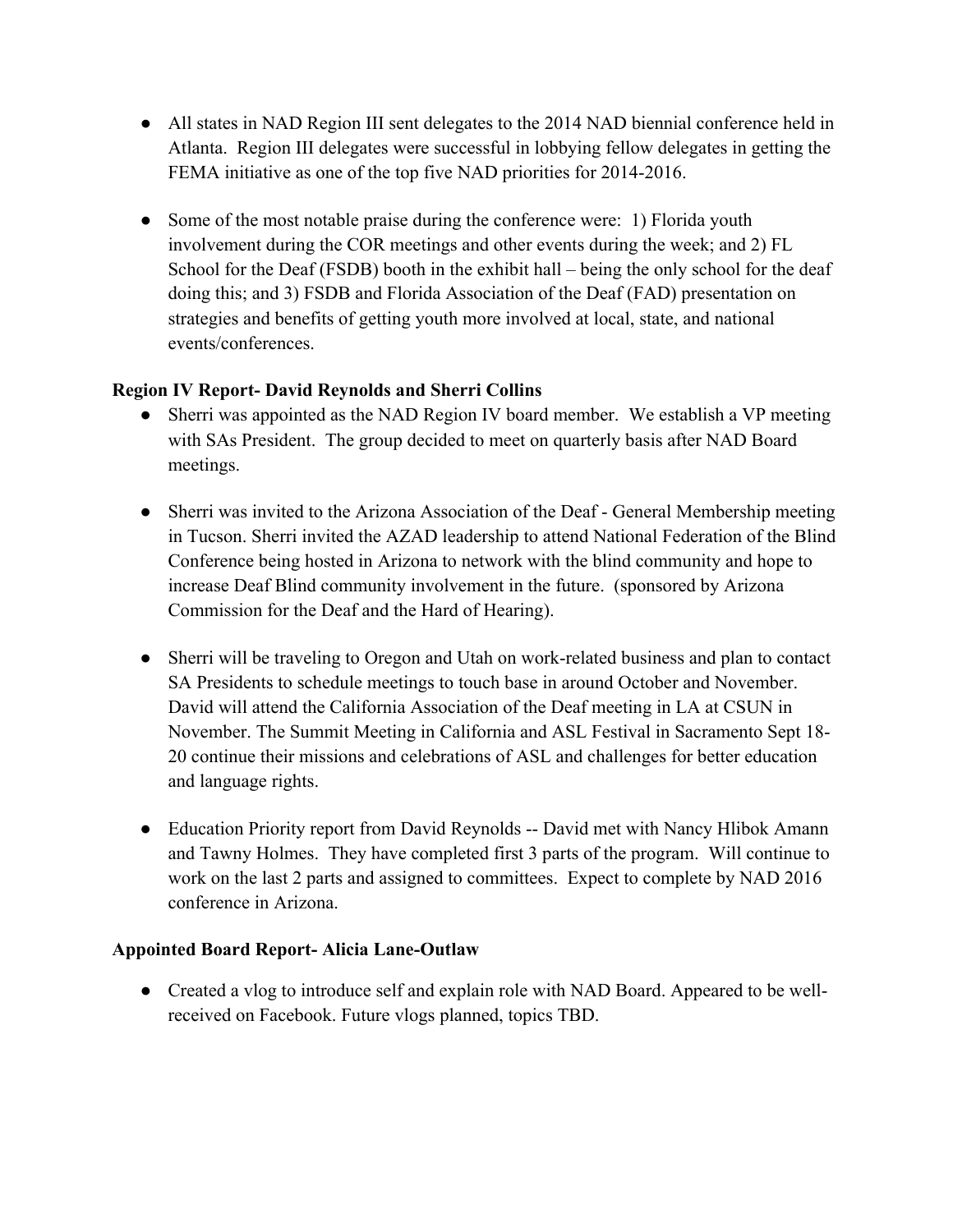- Introduced self as board liaison to new Outreach Committee members. Conducted video meetings with 2 of 3 confirmed committee members so far. Video call with third confirmed member is scheduled for next week. Emerging themes: importance of strong partnership with HQ, need for strategies and guidelines to convey NAD's ongoing progress without compromising legal objectives, and need for two-way dialogue with community. In process of gathering names to fill remaining spots on Outreach Committee. Especially need recommendations from West Coast and people of color. Goal is to finalize chair sometime in next few weeks. Met with Outreach Committee staff liaison to explore goals for partnership between NAD staff and committee.
- Reviewed and contributed thoughts on updating NAD board social media policy. Discussion is in progress.
- Shared NAD's Oregon prison interpreting letter announcement on personal Facebook with brief intro, to demonstrate NAD's advocacy efforts on behalf of community.

## **Appointed Board Report- Pamela Lloyd-Ogoke**

• No report.

## **CEO report- Howard Rosenblum**

- Provided a report on NAD headquarters activities to date. Explained about recent and upcoming cases. Indicated that headquarters is in the beginning of planning the NLTC in Birmingham, Alabama.
- Discussed with the board regarding the conflict in dates between the 2016 NAD Conference in Arizona, which had been planned since 2013, and Deaf Nation World Expo. Consensus of the board was that the 2016 NAD Conference will proceed with its scheduled dates as planned.

#### **Board Meeting Action items**

- Post Conference Minutes
	- Jerry moved to accept the post conference minutes as corrected. Philippe Seconded. Motion carried.
- President Chris Wagner administered the oath to the two new appointed board members, Pamela Lloyd-Ogoke and Alicia Lane-Outlaw.
- EEO and Non-discrimination Clause
	- David moved to accept the EEO and non-discrimination clause as corrected. Richard Seconded. Motion carried.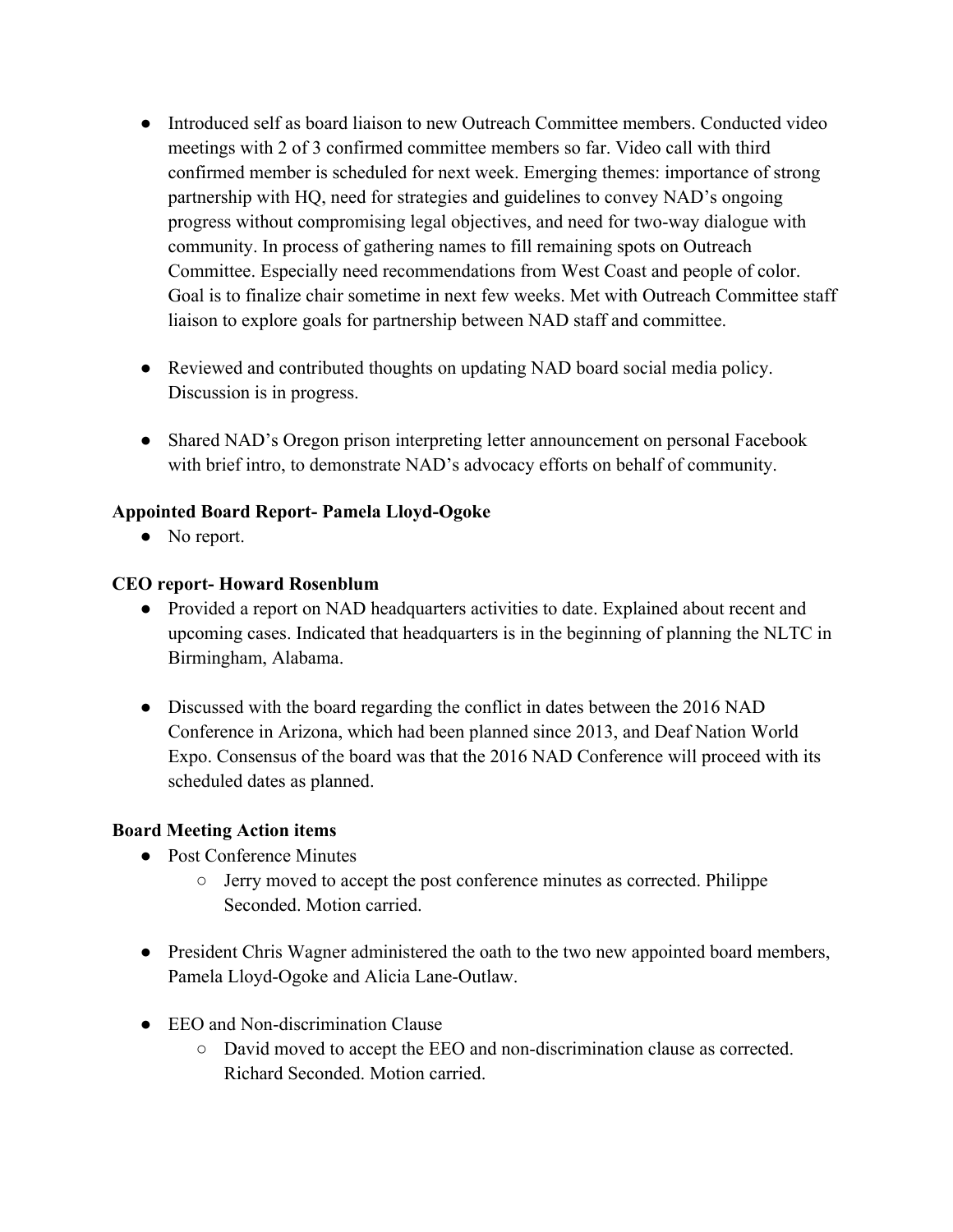- Financial Report
	- Treasurer Philippe Montalette summarized the financial report update from April through August 2014.
- Virtual Board Meetings
	- Board members discussed the virtual board meetings and the need to produce a summary of what happens during these virtual meetings. These summaries will serve as internal reminders to the Board on discussions and action items.

## **The NAD board meeting was recessed at 2:45pm, to break for the NAD-RID joint meeting. NAD-RID joint meeting began at 3:00pm and continued through dinner.**

The respective board members of NAD and RID introduced themselves and shared their roles. NAD's current priorities were shared with RID as well. Both boards discussed their respective organizations' core principles.

Discussed the mutual understanding and agreements between NAD and RID related with interpreter issues and how we can enhance our partnerships with the community that use interpreters.

## **The NAD-RID joint meeting concluded at 8:00 pm after dinner and group pictures.**

**September 20, 2014. The NAD board meeting resumed at 8:10am.**

## **Board Discussions on Communications and Events Representation**

- Improving Communications with the Community
	- The board discussed communications with our members and the deaf and hard of hearing community, and how we can improve these communications so that the community is immediately aware of updates about our activities and news.
	- $\circ$  The board discussed the NAD website. Lizzie Sorkin asked each board member to provide ideas and input on what they wanted to see on the website. Lizzie Sorkin compiled all these ideas and input to use in her renovation of the website.
- Events Representation
	- $\circ$  The board discussed events representation and how we can as a group maximize representation of the NAD at these events around the country over the next two years. Events representation has always been a consistent success for us.